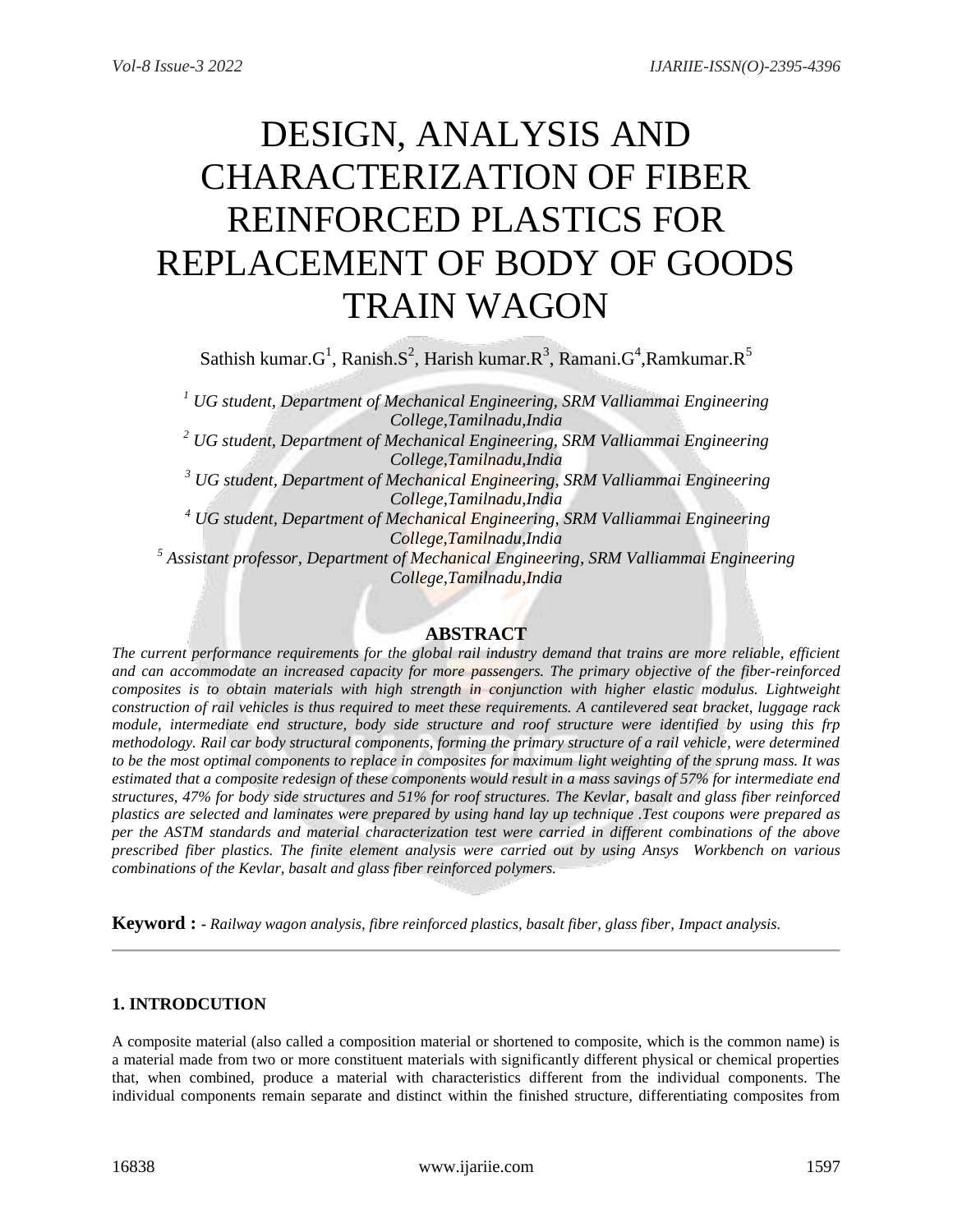mixtures and solid solutions. Basic requirements for the better performance efficiency of an aircraft are high strength, high stiffness and low weight. The conventional materials such as metals and alloys could satisfy these requirements only to a certain extent. This led to the need for developing new materials whose properties were superior to conventional metals and alloys. A composite is a structural material which consists of two or more constituents combined at a macroscopic level. The constituents of a composite material are a continuous phase called matrix and a discontinuous phase called reinforcement. A composite material is the oldest and best advanced technology of the world. The main advantage of composite material is light lightweight and the fabrication process is easy. Now composites materials are extensively used in automotive, aerospace, marine etc. industry. Since the development of composite material improves the mechanical strength. To fabricate the laminate the main material is epoxy and hardener. To improve the mechanical strength epoxy is added more in aircraft and marine. There are different types of fiber used.The strength of the composite depends on the type of the fiber and Orientation. Materials are classily as isotropic and anisotropic. The isotropic material is in the same direction and loads with the same strains, The direction with anisotropic materials in the load are created with strains and shear strain. Fiberreinforced composites are essentially axial particulates embedded in fitting matrices. The primary objective of fiberreinforced composites is to obtain materials with high strength in conjunction with higher elastic modulus. The strength elevation is however affected with applied load transiting from matrix to fibers, interfacial bonding between fiber-matrix, their relative alignment and nature of fiber scheming the overall material behaviors. The alignment of fibers may however be continuous or random depending on the end applications. The choice of the fiber reinforcement and its fitting matrix also depends on application requirements. These are components that the consortium believes to be the most suitable to demonstrate the benefit of a composite replacement in terms of integration potential, light weighting benefits and commercial viability. Furthermore, rail car body structural components, forming the primary structure of a rail vehicle, were determined to be the most optimal components to replace in composites for maximum lightweighting of the sprung mass. It was estimated that a composite redesign of these components would result in a mass savings of 57% for intermediate end structures, 47% for body side structures and 51% for roof structures [2]. Study on the main challenging things in railway vehicles are to reduce the consumption of energy for transportation and to decrease the emission of harmful gasses by limiting the consumption of fuel sources. These drawbacks can be overcome by lightweight structures designed for the vehicle bodies and frameworks. The composite materials with fiber reinforcements are the preferred choice for manufacturing lightweight structures to reduce the overall weight of the rail vehicle. The fiber reinforced polymer (FRP) materials possess light-weightiness, high strength, high stiffness value and are more durable in nature. The researchers are continuously putting their efforts into new innovations in concern towards the replacement of existing conventional materials by FRP composites in railway applications. Moreover, the challenges are quoted in this review through the comprehensive analysis of literature and hence it provides the information in the form of research gaps, so that it would be helpful for the researchers to overcome all the challenges in their upcoming research works [3]. There has been an increasing interest in seeking the potential applications of recycled mixed plastic wastes in building and construction sectors to relieve the pressure on landfills. This paper presents the recent developments and applications of composite materials made from recycled mixed plastics and glass fiber. Some of the first uses for such composites are as an alternative to non-load bearing applications like park benches and picnic tables. With its inherent resistance to rot and insect attack, these composites can in fact be used as a replacement for chemically treated woods in various larger-scale outdoor applications such as railroad crossties and bridges. The paper identifies research needs critical in the effective design and utilization of these composite materials in civil engineering and construction [4]. The primary use of fiber-reinforced composites in automobiles, with the exception of a few specialized low volume vehicles, has been in semi-structural or decorative parts. Use of composites in primary structural areas of the vehicle, such as body structures, has been very limited to date. Such applications offer a tremendous opportunity for future expansion of composites in the automotive industry. The less quantifiable, but equally important, functional requirement of ride quality (usually defined in terms of noise, vibration and ride harshness, NVH) also appears to be attainable through the utilization of composites. Even though this factor has been historically related to vehicle stiffness, and composite materials are less stiff than steel, all the indications are that the effective stiffness of composite structures meet NVH requirements—the elimination of joints through part integration plays a critical role in achieving such synergistic effects [5].

#### **2. PROBLEM IDENTIFICATION**

The present work investigates the fabrication of Kevlar/epoxy and basalt/epoxy and Kevlar/basalt/epoxy hybrid composite laminates and compares their mechanical properties. Mechanical characterization tests, including tension, flexural, impact and hardness tests, as per ASTM standards, were conducted on coupons cut out from the fabricated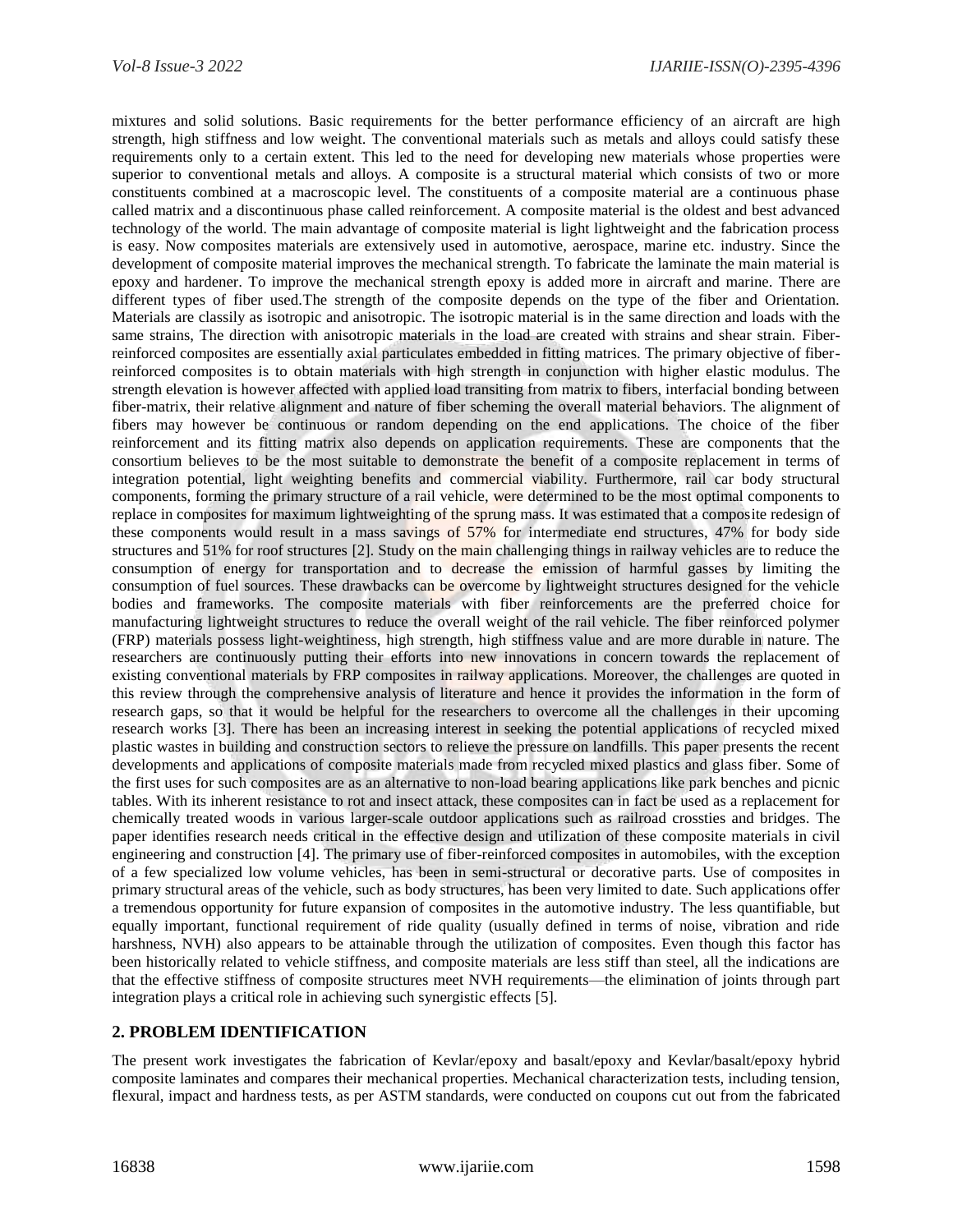composite panels. A hand layup fabrication technique was used to fabricate composite panels with seven layers in them. Eight such laminates, with two containing pure Kevlar/epoxy and basalt/epoxy and the remaining ones containing Kevlar/basalt, were stacked in different sequences and impregnated in an epoxy matrix to provide a hybrid configuration. The microscopic examination of the fabricated laminates revealed that there was good bonding between the reinforcements and matrix material. Out of the eight composite panels including the hybrids, the ones with the pure basalt/epoxy exhibited more tensile and flexural strength than its Kevlar/epoxy counterpart due to its higher density value. This makes the rooftop or any other material on train wagon to turns into composite and reduce weight without any negligence in strength.

## **3. MATERIAL SELECTION**

The materials are generally selected based on the requirement of the application. The materials used are bi directional woven fabrics of glass fiber, basalt fiber and Kevlar fiber. The resin used is epoxy resin.

#### **3.1 Kevlar fibre**

Kevlar is a fiber with incredible strength. Thanks to the way the fiber is manufactured using inter-chain bonds (imagine woven fibers at a microscopic level), alongside cross-linked hydrogen bonds that adhere to these chains (imagine small fibers that span across the surface of those woven fibers, creating a mesh), Kevlar has an impressive tensile strength. In fact, Kevlar is over ten times stronger than steel in tensile strength, pound for pound. Kevlar also has excellent heat resistance, flexibility, ballistic resistance, and cut/puncture resistance



#### **3.2 Basalt fibre**

Basalt fiber is a continuous fiber made of melting basalt stone at 1450 to 1500 degrees through Platinum rhodium alloy bushing. It is a new environmental protection fiber which is known as the twenty-first Century 'volcano rock silk', it is also called golden fiber because its color is golden brown.Basalt fiber reinforced bar is made of high strength basalt fiber and vinyl resin (epoxy resin) by spinning, winding, surface coating and compound molding. It is a new building material with the characteristics of high strength, excellent acid and alkali resistance and durability. Its hardness is 3 times of steel bar, and the density is only about 1/4 of steel bar.

#### **3.3 Glass fibre**

Glass fibers are formed from melts and manufactured in various compositions by changing the amount of raw materials like sand for silica, clay for alumina, calcite for calcium oxide, and colemanite for boron oxide. Glass fiber products are classified according to the type of composite at which they are utilized. Moreover, chopped strands, direct draw rovings, assembled rovings, and mats are the most important products that are used in the injection molding, filament winding, pultrusion, sheet molding, and hand layup processes to form glass fiber-reinforced composites. Protection of the glass fiber filaments from breakage or disintegration is an important issue either during manufacturing of glass fiber or during composite production. The resultant interphase layer can either increase or decrease the performance of the composite considering harmony between sizing components and matrix polymer.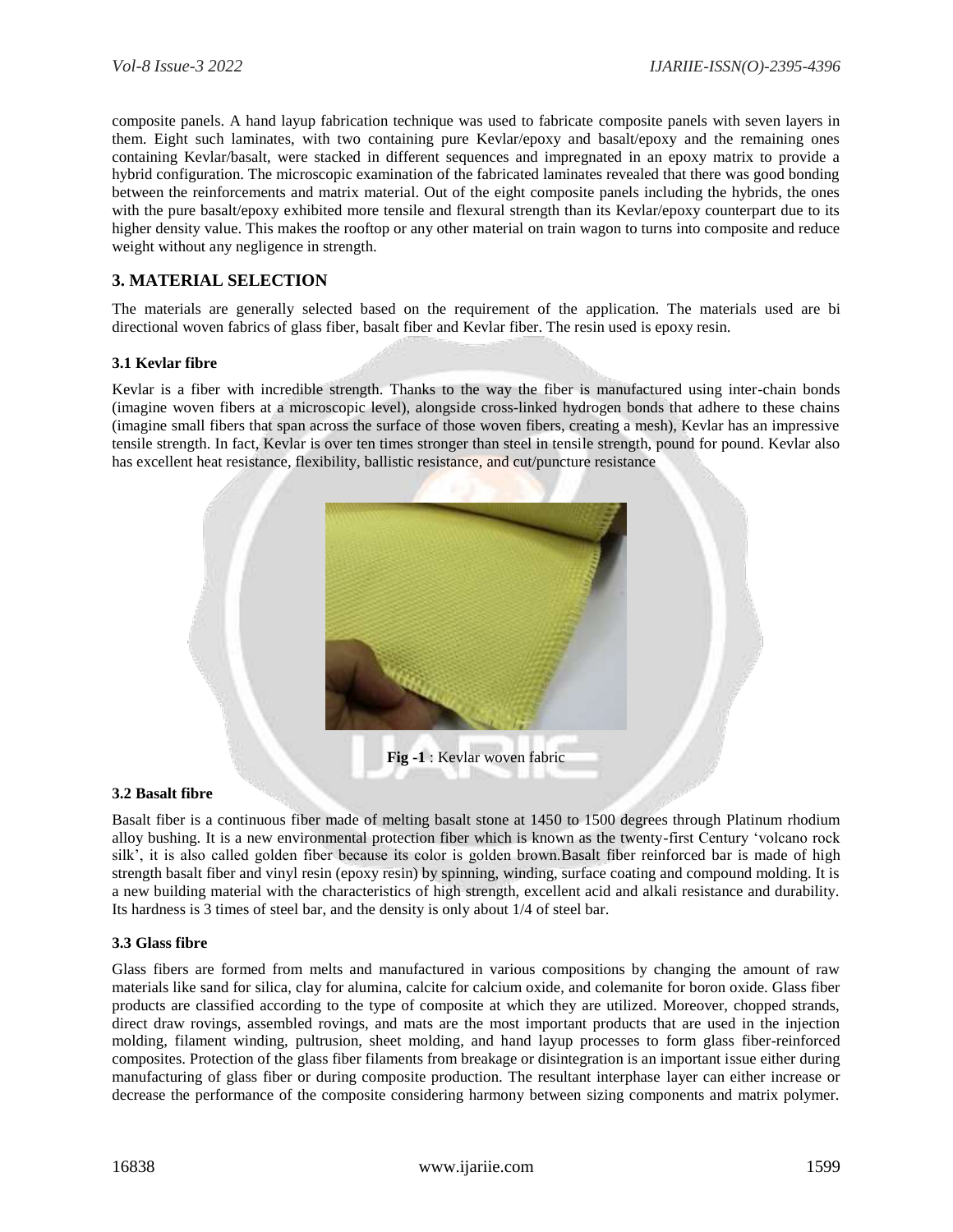Compatibility between sizing and matrix polymer enhances high mechanical properties and on the contrary incompatible sizing results in poor mechanical properties.

### **4. FABRICATION OF TEST COUPONS**

The fabrication process is carried out by the hand lay up method. The resin used for the fabrication process is epoxy resin. The glass fiber laminates, Kevlar fiber laminates and basalt fiber laminates are prepared. The test coupons were fabricated by the size of 300 x 300 mm. The fiber and matrix ratio was maintained as 1:1 ratio. The Mylar sheet was used as platform for fabrication to obtain the proper finishing. The individual laminates were dried up for 24 hours as the curing time.







**Fig -2**: Kevlar fiber laminate **Fig -3**: Basalt fiber laminate **Fig -4** : Glass fiber laminate

# **4. MECHANICAL CHARACTERIZATION**

The mechanical characterization in fiber reinforced laminates is used for determining the mechanical properties of the fiber laminated plastics. The tests generally conducted are tensile test, flexural test and impact test. The test coupons are prepared based on the ASTM standards.

#### **4.1 Tensile test**

Tensile Testing is a form of tension testing and is a destructive engineering and materials science test whereby controlled tension is applied to a sample until it fully fails. This is one of the most common mechanical testing techniques. It is used to find out how strong a material is and also how much it can be stretched before it breaks. This test method is used to determine yield strength, ultimate tensile strength, ductility, strain hardening characteristics, Young's modulus and Poisson's ratio.

#### **4.2 Flexural test**

Flexural strength, also known as modulus of rupture, or bend strength, or transverse rupture strength is a material property, defined as the stress in a material just before it yields in a flexure test. The transverse bending test is most frequently employed, in which a specimen having either a circular or rectangular cross-section is bent until fracture or yielding using a three point flexural test technique.

### **5. NUMERICAL SIMULATION**

ANSYS Workbench is a project-management tool. It can be considered as the top-level interface linking all our software tools. Workbench handles the passing of data between ANSYS Geometry / Mesh / Solver / Post Processing tools. This greatly helps project management. You do not need to worry about the individual files on disk (geometry, mesh etc). Graphically, you can see at-a-glance how a project has been built. Because Workbench can manage the individual applications AND pass data between them, it is easy to automatically perform design studies (parametric analyses) for design optimization.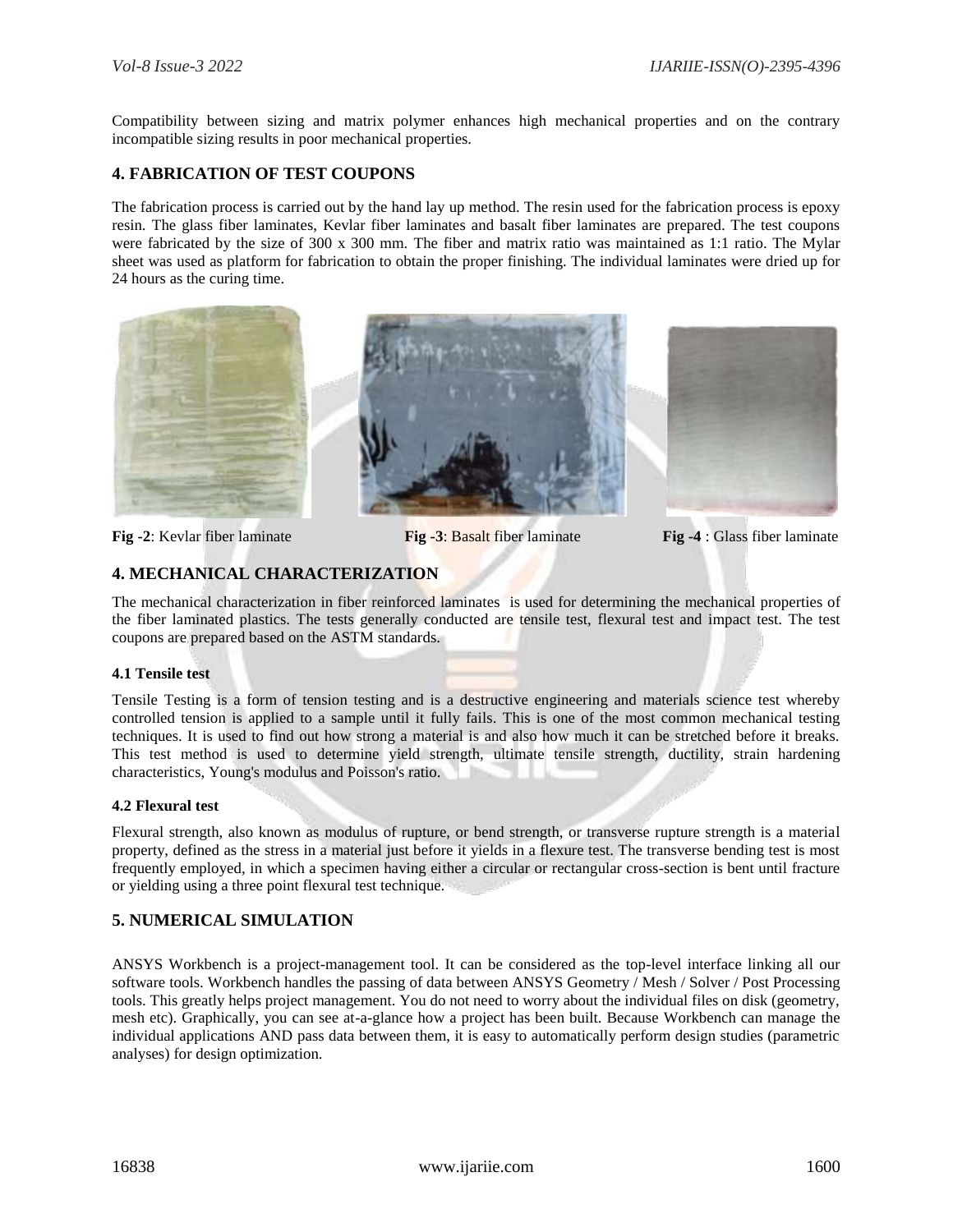

**Fig -7**: Kevlar fiber after impact